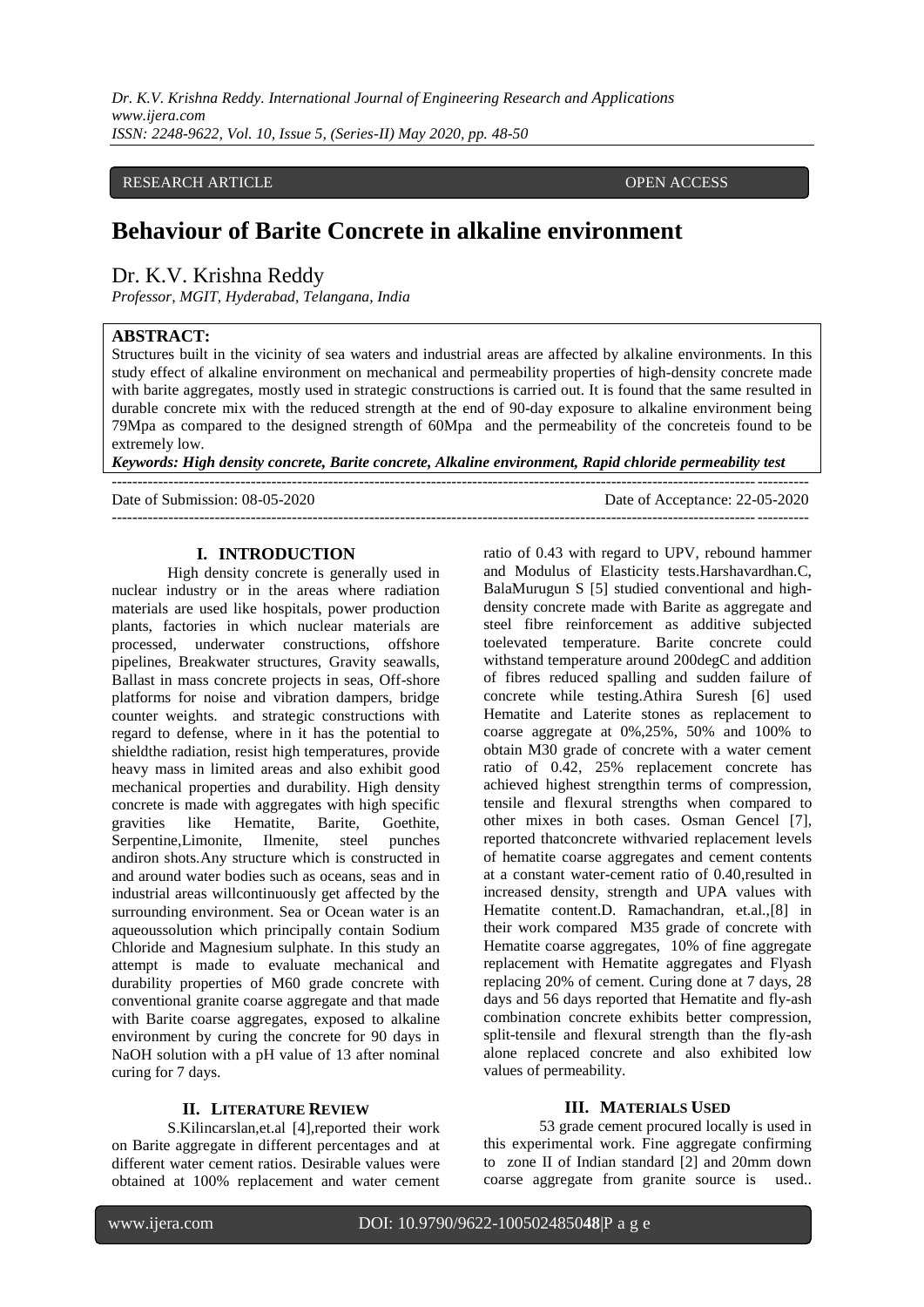*Dr. K.V. Krishna Reddy. International Journal of Engineering Research and Applications www.ijera.com ISSN: 2248-9622, Vol. 10, Issue 5, (Series-II) May 2020, pp. 48-50*

Water, of potable quality confirming to standards is used. Barite aggregates are procured for a quarry with a nominal size of 20mm down, NaOH procured form loacal chemical distributors is used to make alkaline water to simulate alkaline environment.

### **IV. METHODOLOGY**

Concrete mix design for M60 grade concretes is done with granite coarse aggregate and river sand for conventional concrete mixes[1] and high-density concrete is obtained using Barite coarse aggregates and river sand. Mix design is done in confirmation with IS 10262 [2] and ACI 2114R-93 [3]to obtain M60 mixwith a mix ratio of1: 1.15: 1.95 for conventional concrete and 1:1.2:3.15 for Barite concrete at a w/c ratio of 0.30 and superplasticizer dosage of 0.46% is considered. Cement replacement with flyash at 10% is done. Experimental work includes evaluating strength properties of concrete namely, compressive, tensile and flexure properties of concrete along with determination of permeability using rapid chloride permeameter test. Alkaline environment is created by curing concrete samples in alkaline water prepared using NaOH pellets to maintain a pH of 13. Alkaline exposure was considered for 90 days for both conventional and Barite concrete after a nominal curing period of 7 days to simulate alkaline environment conditions. Another set of conventional and Barite concrete samples were nominally cured in potable water for 28 days period and exposed to natural environment before testing at the end of 90 days, hence forth referred to as normal exposure.

# **V. RESULT AND DISCUSSION**

The properties of concrete viz,. % loss in weight, compressive strength, tensile strength and flexural strength of conventional and Barite concrete after stipulated subjection to normal and alkaline exposure conditions are as depicted in Table 1 and 2 respectively. Table 3 represents the results of rapid chloride permeability test to evaluate permeability of the concrete samples. Fig.1 represents the compressive strength. Fig.2 indicates the split tensile and Fig.3 shoes flexural strength of both conventional and Barite concrete with normal and alkaline exposure.

| Table 1. Properties of conventional and Barite |
|------------------------------------------------|
| concrete with nominal exposure.                |

| concrete with hominial exposure. |      |                 |         |         |
|----------------------------------|------|-----------------|---------|---------|
|                                  | $\%$ |                 | Split   | Flexur  |
|                                  | Loss | Compressi<br>ve | tensile | al      |
|                                  | in   | strength in     | streng  | strengt |
| Type of                          | Weig |                 | th in   | h on    |
| Mix                              | ht   | Mpa             | Mpa     | Mpa     |
| Conventio                        | Nil  |                 | 4.0     | 6.0     |
| nal                              |      | 70              |         |         |

| $\cdots$ | .<br>.<br><b>TATT</b> | ٤D.<br>ັ້ |  |
|----------|-----------------------|-----------|--|

**Table 2.** Properties of conventional and Barite concrete with alkaline exposure

| concrete with anxanne exposure. |      |                   |         |         |
|---------------------------------|------|-------------------|---------|---------|
|                                 | $\%$ |                   | Split   | Flexur  |
|                                 | Loss | Compressi         | tensile | al      |
|                                 | in   | ve<br>strength in | streng  | strengt |
| Type of                         | Weig | Mpa               | th in   | h on    |
| Mix                             | ht   |                   | Mpa     | Mpa     |
| Conventio                       | 1.21 |                   | 3.8     | 5.2     |
| nal                             |      | 65                |         |         |
| Barite                          | 0.48 | 79                | 4.8     | 6.3     |

| <b>Table 3.</b> RCPT test results at 90 Days of alkaline |
|----------------------------------------------------------|
| exposure                                                 |

| Type of Mix  | Charge    | Permeability |
|--------------|-----------|--------------|
|              | passed in |              |
|              | Coulombs  |              |
| Conventional | 2100      | Moderate     |
| Barite       | 980       | Very low     |



**Figure 1.** Compressive strength of Conventional and Barite concrete



**Figure 2.** Split tensile strength of Conventional and Barite concrete